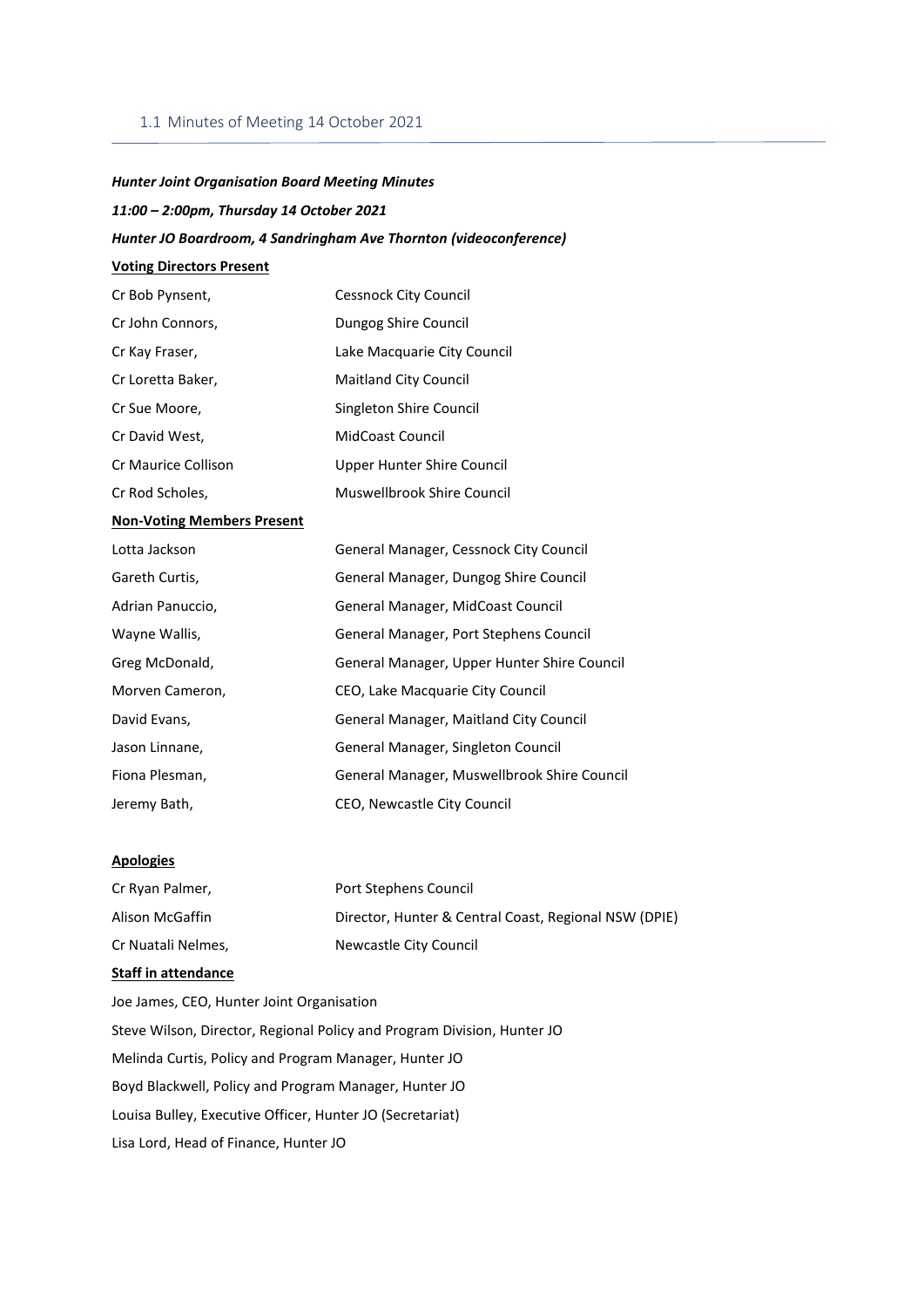*The meeting opened at 11:00am.*

#### **Item 1 Welcomes and Apologies**

### **1.1 Acknowledgment of Country**

*The Chair welcomed the members to the meeting, and noted the apologies.* 

# *Resolved:*

• *That the apologies be noted.*

*Moved: John Connors*

*Seconded: Sue Moore*

*Carried.*

### **1.2 Conflicts of Interest**

*The Chair called for any conflicts of interest to be registered by members of the Board.* 

*The Chair noted Port Stephens' standing declaration of interest on matters relating to the Newcastle Airport, as well as City of Newcastle.* 

#### **2. Minutes of Previous Meeting**

## **2.1 Minutes of Meeting 12 August 2021**

*The minutes were taken as read.* 

#### *Resolved:*

- *That the minutes of previous meeting of 12 August 2021 be adopted.*
	- *Moved: Sue Moore*

*Seconded: John Connors*

*Carried.*

## **3. Confirmation of Minutes & Business Arising from Minutes**

#### **3.1 Business Arising: Hunter JO Action Register**

*The register was taken as read.* 

*Resolved: That the register be noted.*

# *Moved: Kay Fraser*

## *Seconded: John Connors*

#### *Carried.*

*3.2 Greater Newcastle Metropolitan Plan Steering Committee Action Register*

*The register was taken as read.*

*Resolved:*

• *That the register be noted.*

*Moved: Sue Moore*

*Seconded: Bob Pynsent*

*Carried.*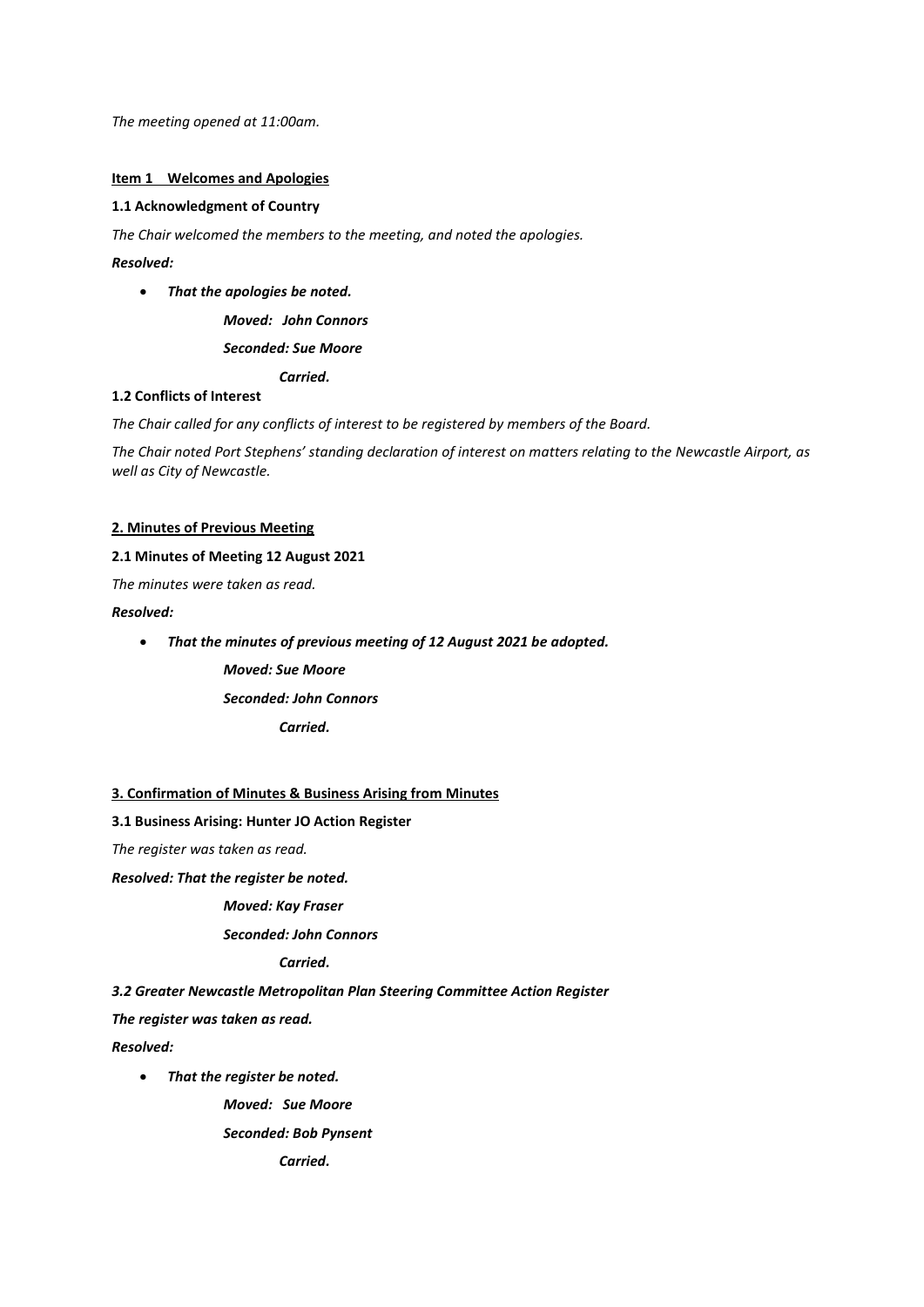## **4. Presentations**

## **4.1 Hunter-Central Coast Renewable Energy Zone**

*Mike young and Adam Clarke provided a presentation and update on the early stages of developing the Hunter Central Coast Renewable Energy Zone. The presentation provided an introduction to the strategic planning work that has commenced, including objectives of the Hunter-Central Coast REZ, the types of opportunities and investment it could provide to the region, and the plans for council, community and stakeholder engagement.* 

### **4.2 Integrated Planning and Reporting (IP&R) Climate Change Package**

*Mel Curtis provided a presentation and update on the development of the Integrated Planning and Reporting (IP&R) Climate Change Package.* 

#### **5. Correspondence**

*The correspondence was taken as read.* 

#### *Resolved:*

• *That the update be received and noted*

*Moved: Kay Fraser Seconded: Sue Moore*

*Carried.*

#### **6. items for the Hunter JO Board - For Decision**

#### **6.1 LGNSW Advocacy on Infrastructure Contribution Reforms**

*The CEO spoke to the report briefly, with the ongoing discussion with State Government on the infrastructure reforms. Scott Phillips, CEO of LGNSW provided an update to GMAC, the report captures the material and feedback that LGNSW have provided.* 

#### *Resolved:*

- *That the Hunter JO calls on the NSW Government to withdraw the Environmental Planning and Assessment Amendment (Infrastructure Contributions) Bill 2021 (the Bill) from the NSW Parliament.*
- *That the Hunter JO calls on the NSW Government to undertake further genuine consultation with the local government sector on any proposed reforms to the infrastructure contributions system.*
- *That the Hunter JO calls on the NSW Government to de-couple the Independent Pricing and Regulatory Tribunal led review of the rate peg to include population growth from the infrastructure contributions reforms.*
- *That the Hunter JO writes to its local State Members, the Premier the the Hon Dominic Perrottet MP, the Treasurer Matt Kean MP, Minister for Planning,Public Spaces and Transport the Hon Rob Stokes MP and Minister for Local Government the Hon Shelley Hancock MP seeking them to withdraw the Bill.*
- *That the Hunter JO writes to the Shadow Ministry,(Shadow Treasurer the Hon Daniel Mookhey MLC, Shadow Minister for Planning and Public Spaces Mr Paul Scully MP, Shadow Minister for Local Government Mr Greg Warren MP), the upper house crossbench (The Greens Mr David Shoebridge MLC, Shooters, Fishers and Farmers Party the Hon Robert Borsak MLC, Pauline Hanson's One Nation the Hon Mark Latham MLC, Animal Justice Party the Hon Emma Hurst MLC, Christian Democratic Party (Fred Nile Group) the Hon Fred Nile MLC, Independent Mr Justin Field,) and the Portfolio Committee (Portfolio Committee Chair The Greens Ms Cate Faehmann, Portfolio Committee Deputy Chair Animal Justice Party the Hon Mark Pearson MLC and Committee members Liberal Party the Hon Catherine Cusack MLC and the Hon Shayne Mallard MLC, The Nationals the Hon Ben Franklin MLC and Australian Labor Party the Hon Rose Jackson MLC and the Hon Adam Searle MLC) seeking their support in securing the withdrawal of the Bill from the NSW Parliament and outlining council's concerns with the Bill.*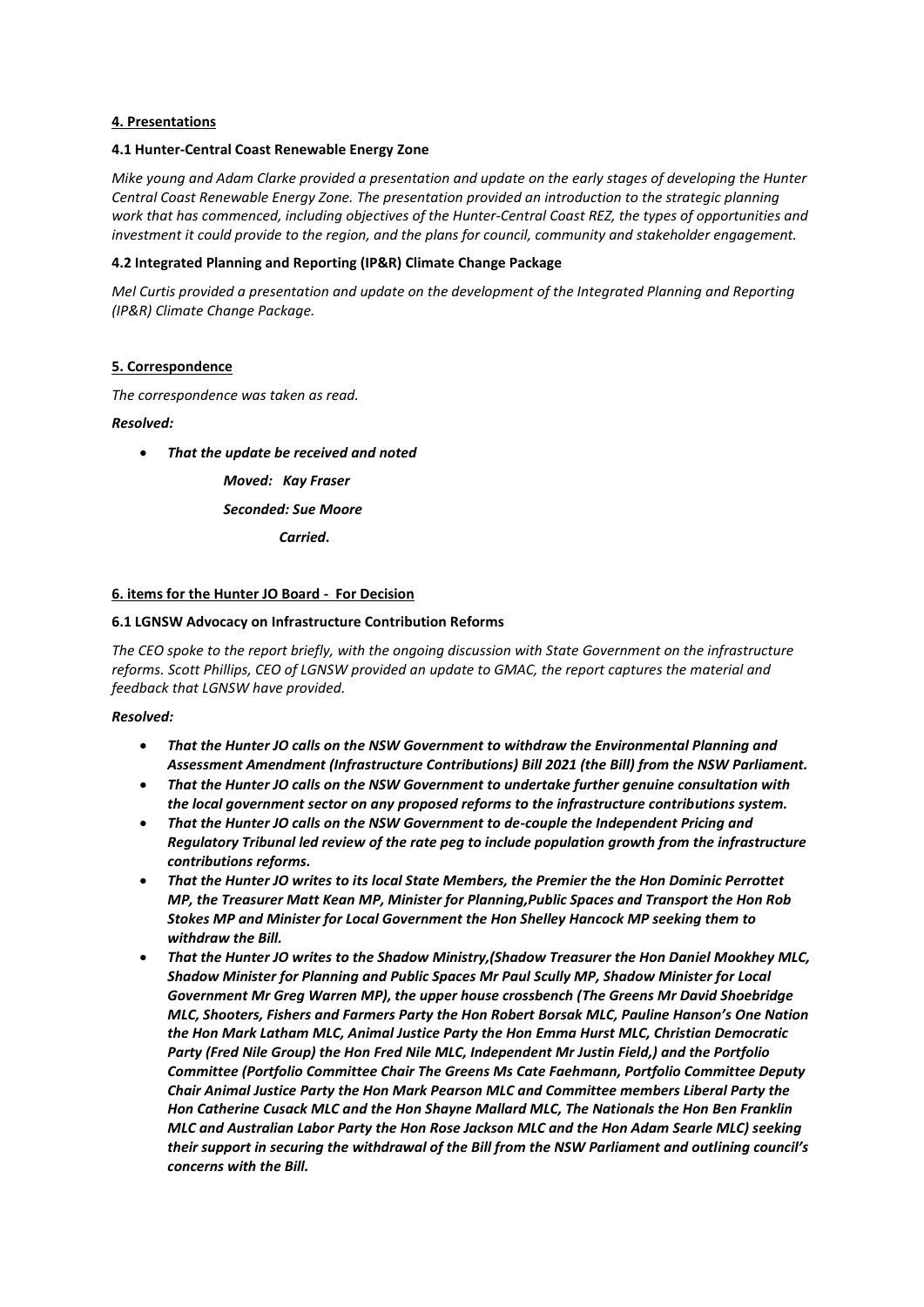- *That the Hunter JO alerts the local media to the threat of future ratepayer funds being expended rather than developer levies for new infrastructure brought about by increased development under the proposed legislation and shares and promotes these messages via its digital and social media channels and via its networks.*
- *That the Hunter JO affirms its support to LGNSW and requests LGNSW continue advocating on our behalf to protect local government from any amendments to infrastructure contributions which leaves councils and communities exposed to expending ratepayer funds on new infrastructure made necessary by new development, currently the responsibility of developers.*
- *Seek meetings with the influential MP's, with a group from the Hunter Joint Organisation.*

*Moved: Kay Fraser*

*Seconded: Sue Moore*

*Carried.*

# **6.2 Update on the Strategic Plan Development**

*The Mel Curtis spoke briefly to the report, and the layout being used for this strategy development.*

*Resolved:*

• *That the Hunter JO note the information and provide feedback.*

*Moved: David West Seconded: John Connors Carried.*

# **7. Items for the Hunter JO Board – For Noting**

# **7.1 CEO report -Collaboration & Advocacy**

*The CEO spoke briefly to the report.* 

## **7.2 Hunter JO August 2021 EOFY Profit & Loss Statement**

*Lisa Lord spoke to the report, noting an update in the presentation and formatting of the reports.* 

## **7.3 Hunter JO Program Delivery Highlights**

*Steve Wilson spoke briefly to the report.* 

## **7.4 Hunter JO Sub – Committees Standing Update**

*The CEO spoke to the report, and noted a change in how we're reporting.*

## **7.5 Department of Regional NSW Standing Update**

*Alison McGaffin provided a verbal update to the board. The board requested that there be a written reference for future updates.* 

## **7.6 Hunter Regional Illegal Dumping (RID) Squad Hosting Arrangements**

*Steve Wilson spoke to the report, noting that the EPA have approached the Hunter JO about hosting the RID squad as they change arrangements with LMCC.* 

## **7.7 update on Regional Disaster Resilience Program**

*Steve Wilson spoke to the report, bringing to the Boards attention that our officer won't be hosting this is the future. The program has reinforced the value of having a support role for LG in the regions, but state-wide in the new structure of the Resilience NSW Program they will deliver this directly from the agency.*

## **7.8 Airport Advocacy Project Update**

*Steve Wilson spoke to report, the CEO also drawing the boards attention to the outcomes in the key project deliverables.*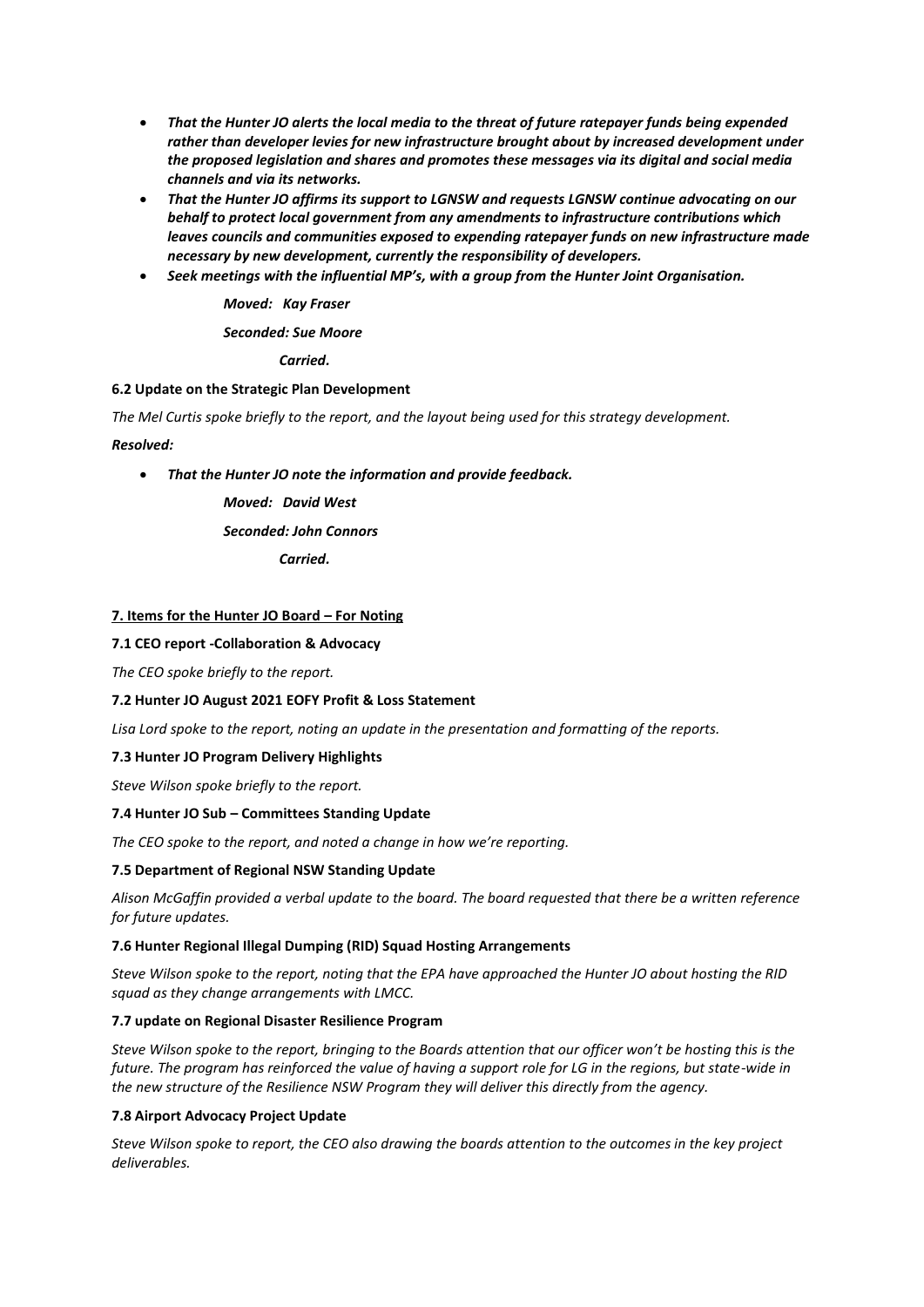# **7.9 Integrated Planning and Reporting (IP&R) Climate Change Package**

*The report was taken as read.* 

# **7.10 Economic Transformation Priority**

*The CEO spoke to the report, drawing attention to the update and pivoting efforts on the H2050 Foundation work, also noting the progression with the Hunter Venture Fund concept.*

## *The Chair recommended that all items for noting be moved together.*

### *Resolved:*

- *That the reports be received and noted.*
- *That the Profit & Loss Statement for period ending August 2021 be received and noted.*
- *That the Board note the updates on the Hunter JO Sub-Committees.*
- *That a meeting of the Regional Economic Transition Sub-Committee be called prior to the Local Government elections in December 2021, to discuss the Hunter Expert Panel.*

*Moved: David West*

*Seconded: Kay Fraser*

*Carried.*

## **8. Matters Raised by Members**

*Please refer to Correspondence from Cessnock City Council regarding Request for Support from Hunter JO on Pricing Review for NSW Stormwater Levy, for consideration by the Board.* 

## *Resolved:*

• *That the Hunter JO support the letter from Cessnock City Council in regard to the Stormwater Levy. Moved: Bob Pynsent Seconded: Kay Fraser Carried.*

*The Lord Mayor, through the Chair, raised a concern regarding the COVID-19 vaccination rates in some of the local government areas. The Board recommended that representation be made to the NSW Premier regarding consultation with the Hunter Region's Mayors prior to regional travel restrictions being lifted for Greater Sydney.*

## *Resolved:*

• *That the Hunter JO make representation to LG NSW that they make representations to the Premier to consult with the councils of the Hunter Region prior to lifting restriction on regional travel out of Greater Sydney into the region because of the low vaccination rates relative to NSW 80% target Moved: Bob Pynsent Seconded: Rod Scholes Carried.*

## **9. General Business**

## **9.1 Hunter JO December Board Meeting**

*The Executive Officer spoke briefly to the report, the CEO also highlighted to the board that there will still be a December Board Meeting, even if the elections have proceeded.* 

## **9.2 Proposed Board Dates for 2022**

*The proposed Board dates were taken as read.* 

## **9.3 Compliances & Governance Calendars**

*The report was taken as read.*